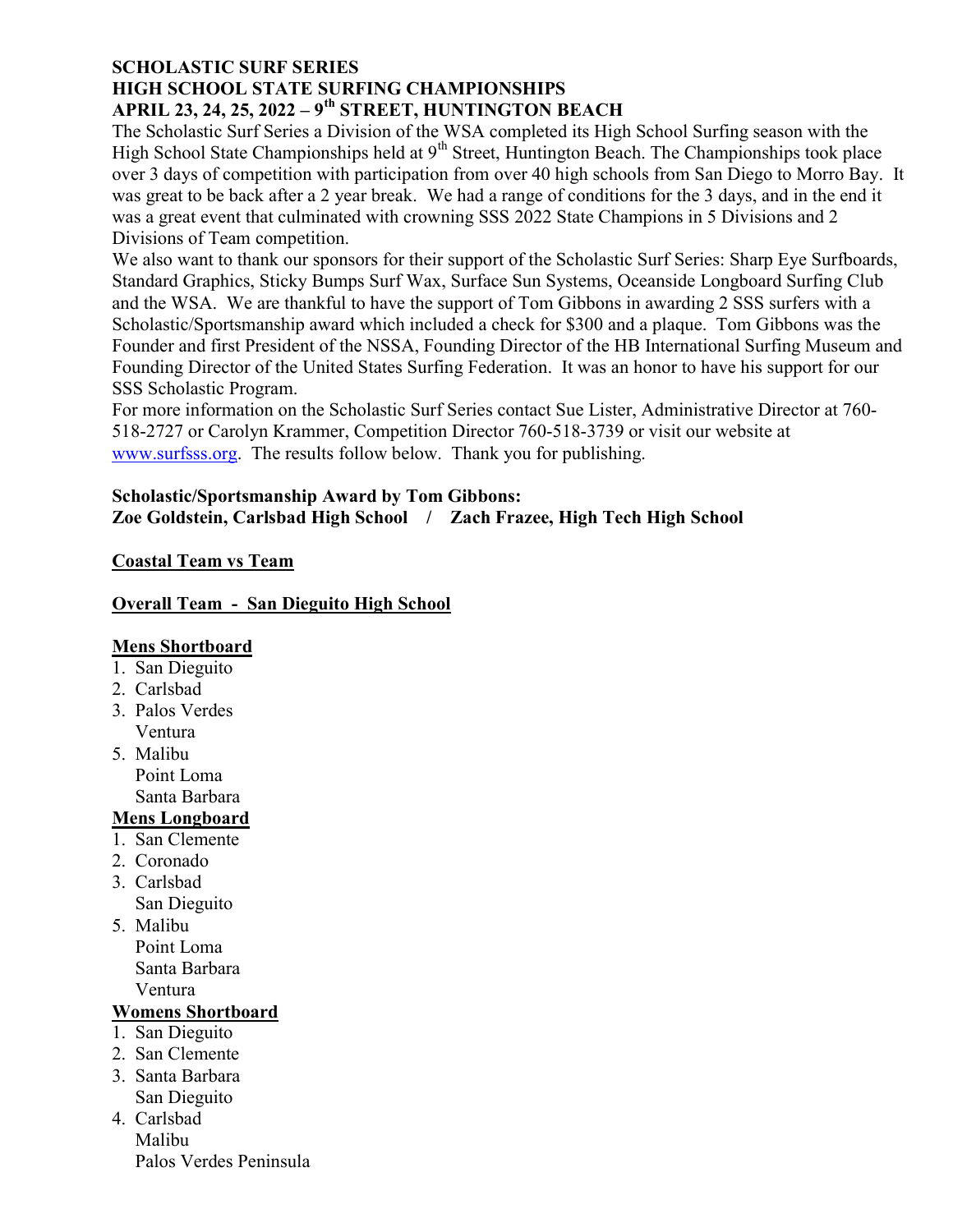#### Point Loma

# Womens Longboard

- 1. San Clemente
- 2. Ventura
- 3. Carlsbad San Dieguito
- 5. Coronado Malibu Palos Verdes Peninsula Santa Barbara

### 9. Point Loma

- Coed Bodyboard
- 1. San Dieguito
- 2. Carlsbad
- 3. Point Loma Ventura
- 5. Malibu Santa Barbara

# **Inland Team vs Team**

# Overall Team - San Juan Hills

# Mens Shortboard

- 1. Los Alamitos
- 2. La Costa Canyon
- 3. Aliso Niguel San Juan Hills
- 5. Sage Creek San Marcos Tesoro Westlake
- 9. Capistrano Valley Cathedral Catholic J Serra Catholic Woodrow Wilson

# Mens Longboard

- 1. San Juan Hills
- 2. Sage Creek
- 3. San Marcos Tesoro
- 5. Capistrano Valley J Serra Catholic Los Alamitos Woodrow Wilson
- 9. Aliso Niguel Cathedral Catholic La Costa Canyon Westlake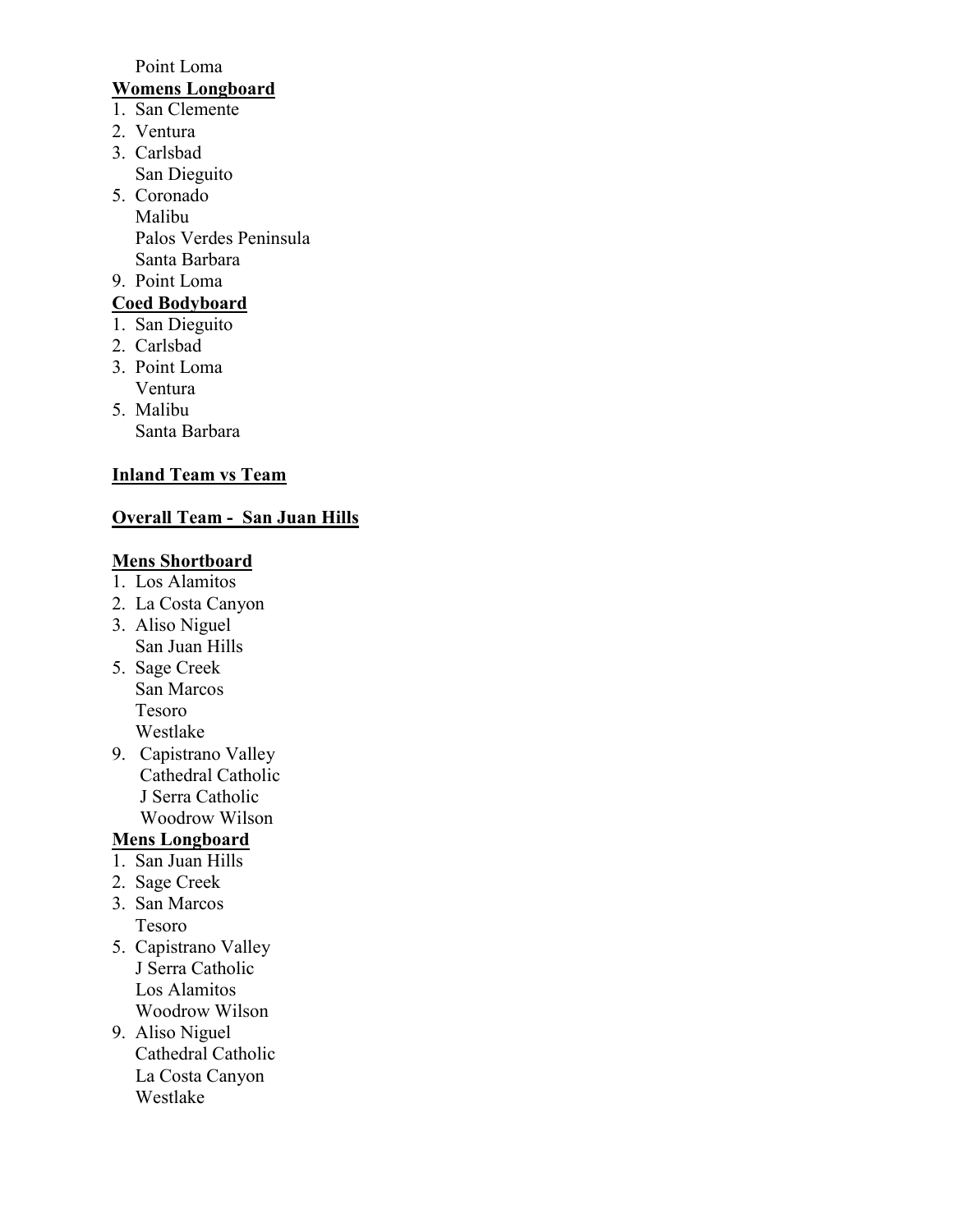### Womens Shortboard

- 1. Tesoro
- 2. Sage Creek
- 3. Capistrano Valley La Costa Canyon
- 5. Los Alamitos San Marcos Woodrow Wilson
- 8. Aliso Niguel Cathedral Catholic San Juan Hills Westlake
- 12. J Serra Catholic

# Womens Longboard

- 1. San Juan Hills
- 2. Tesoro
- 3. Sage Creek Woodrow Wilson
- 5. La Costa Canyon Los Alamitos San Marcos
- 8. Aliso Niguel Capistrano Valley Cathedral Catholic Westlake
- 12. J Serra Catholic

## Coed Bodyboard

- 1. Woodrow Wilson
- 2. Sage Creek
- 3. La Costa Canyon San Juan Hills
- 5. Aliso Niguel Los Alamitos
- 7. Capistrano Valley San Marcos Tesoro
- 10. J Serra Catholic Westlake